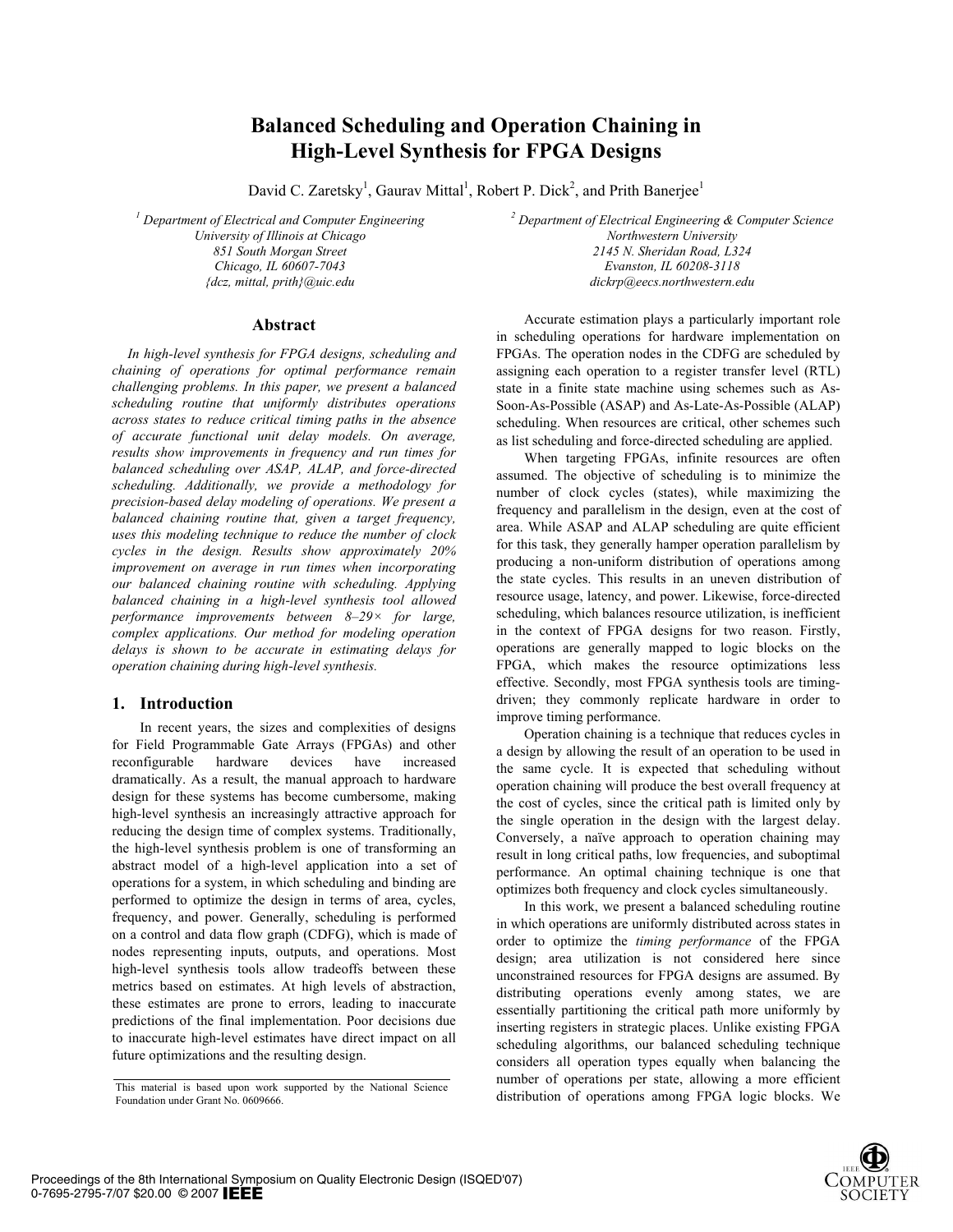also present a balanced chaining routine that reduces the clock cycles while balancing the critical path of the design given a target frequency. In order to accurately determine the best-fit operation chaining, we require a delay model that considers varying bit-width for each operation implemented in the target FPGA architecture. The methodology for obtaining these models is also presented.

The remainder of this paper is organized as follows. Section 2 discusses related work and our contributions. Our balanced scheduling and chaining algorithms are presented in detail in Sections 3 and 4, respectively. Section 5 reports experimental results on a set of ten benchmarks. We also show comparison results for a set of larger applications using these scheduling techniques. Finally, conclusions and future work are presented in Section 6.

# **2. Related Work and Contributions**

Numerous algorithms for scheduling have been developed over the years by various researchers. For a given data flow graph, scheduling determines the concurrency of the resulting implementation by assigning operations in a CDFG to specific cycles, assuming either unconstrained or constrained resources. In this paper we study the use of scheduling in the context of unconstrained resources. Local greedy algorithms based on ASAP and ALAP scheduling are often used when large problem instances prevent techniques with high computational complexity. Higher-quality, but higher computational complexity approaches based on forcedirected approaches have also been proposed.

Force-directed scheduling was introduced by Paulin and Knight [2] as a means of minimizing required resources under timing constraints. The algorithm uses the ASAP and ALAP times to determine the time frame for each operation, whereby a force is computed as a distribution function to determine the best schedule for the operation. The worstcase time complexity for the algorithm is cubic in the number of operations. Efficiency improvements in forcedirected scheduling were shown by Verhaegh et al. [4] through incremental force calculations that reduce the complexity to quadratic in the number of operations. Paulin and Knight [2][3] have shown how force-directed scheduling can be integrated with list-scheduling, where the force calculations are used as the priority function. Although it generally produces high-quality solutions, force-directed scheduling can be too time-consuming for scheduling large problem instances. In contrast to previous force-directed techniques, our balanced scheduling approach only considers the operation-level parallelism in the design, not resource utilization. In other words, it considers all operations equally as it attempts to uniformly distribute the number of operations per cycle within the ASAP/ALAP time frame.

Kerns and Eggers [5] introduced a balanced scheduling algorithm that schedules instructions based on an estimate of the load-level parallelism in the program. The scheduler computes load instruction weights based on a measure of the number of instructions that may execute in parallel with each load instruction. The instructions are then spread out to cover the load latency. Our balanced scheduling algorithm considers the operation-level parallelism for all single and multi-cycle operations, not just load instructions. The weight of each instruction is based solely on the number of hierarchical dependencies. Surprisingly, this results in an algorithm that efficiently produces significantly better quality of results than force-directed scheduling.

Much research has been conducted on estimating delays in high-level synthesis. However, there has been very little research in using estimated delays at high levels of abstraction in the context of operation chaining during scheduling of CDFGs for FPGA designs. Nemani and Najm [9] proposed a technique for measuring delays of combinational logic circuits, but their work is limited to simple Boolean functions and does not consider arithmetic operations. Nourani and Papachristou [10] presented a method of estimating delays for RTL logic in the context of false-path detection, in which they construct a Propagation Delay Graph to compute the critical delay in the design. Srinivasan et al. [8] described a system for estimating area and delay from behavioral RTL logic descriptions using best-fit polynomial models. Their method, however, requires logic synthesis of the design into a network of simple gates. Xu and Kurdahi [11] presented an approach for estimating area and timing delays for FPGA designs based on CLB and wire modeling, given an input logic netlist. Nayak et al. [12] developed an area and delay estimator for a high-level synthesis compiler that translates MATLAB code to RTL VHDL and Verilog for FPGAs. Their method of prediction is formulated as an equation based on constant parameters to be determined experimentally for each operation. Jiang et al. [13] presented a similar approach in which accurate highlevel macro-model equations are used for estimating area, delay, and power of various RTL operations for a target FPGA architecture. Experimental values were obtained for each operation during high-level synthesis with varying bitwidths and the macro-model equation for the operations was extrapolated from a best-fit curve. Our method of estimating critical delays for our balanced chaining algorithm is based on their approach.

There are many other effective approaches to optimizing design performance, such as retiming, which is generally applied after scheduling. Given a fixed number of cycles in the design, retiming relocates registers across logic gates in order to reduce the maximum register-to-register delay [14][15][16]. In contrast, the proposed balanced chaining technique is applied during scheduling to optimize the number of cycles in the design given a target frequency.

In this work, we present a balanced scheduling routine that uniformly distributes operations across states to reduce critical paths in the absence of accurate functional unit delay models. To our knowledge, this is the first scheduling algorithm to balance operation execution intervals in order to improve timing performance for high-level synthesis of FPGA designs. On average, results show improvements in frequency and run times over the most closely-related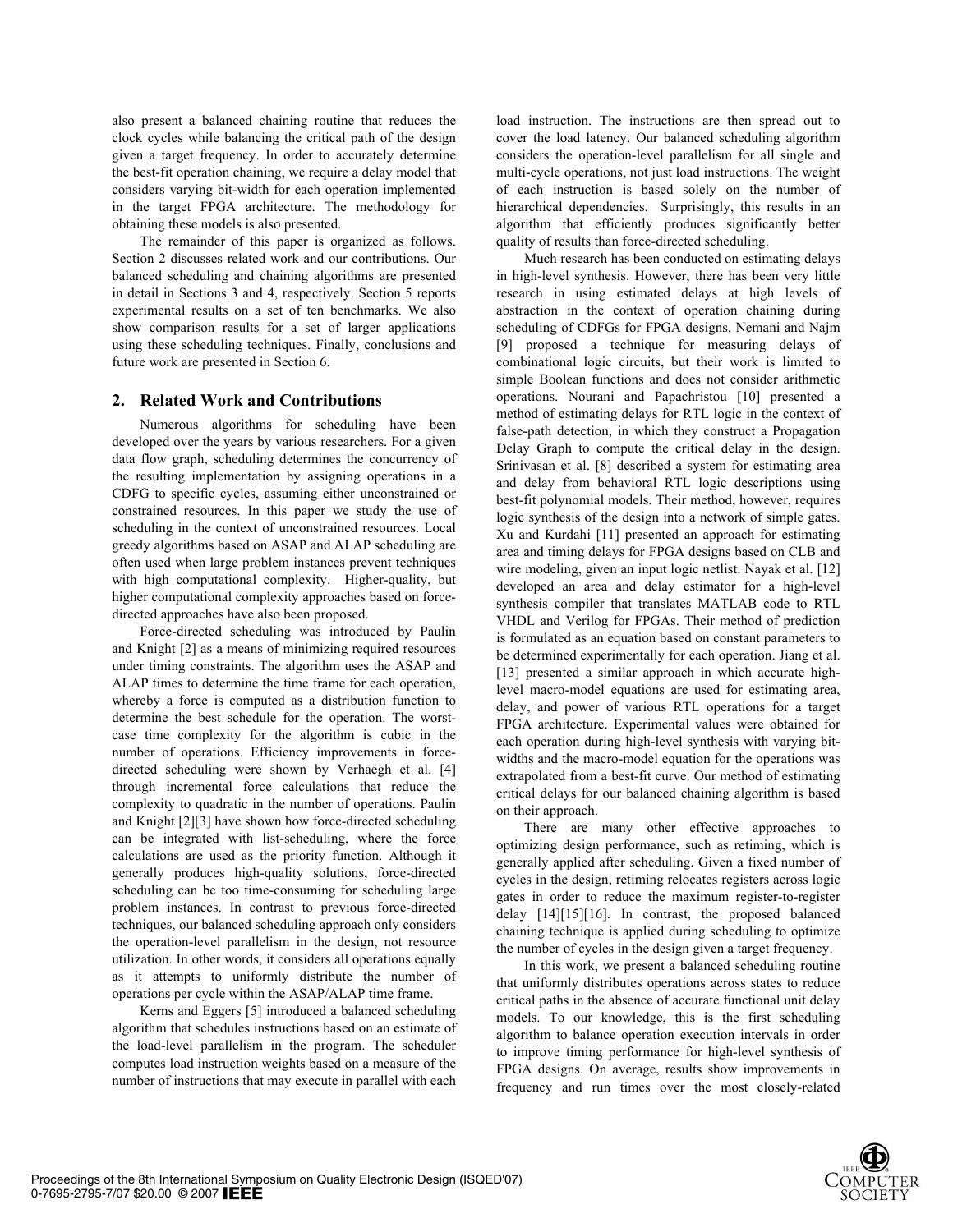existing techniques when used for FPGA designs. Additionally, we present a balanced chaining algorithm for use in high-level synthesis. Given a target frequency, this algorithm uses precision-based delay modeling of operations to balance combinational paths, thereby minimizing the critical path while also reducing the number of clock cycles. Experimental results using balanced chaining have shown approximately 20% increase in performance on average over other chaining routines. By incorporating this routine in a high-level synthesis tool we have observed 8–29× improvements in FPGA performance for large, complex applications over a DSP architecture. This supports our claim that it is possible to effectively chain operations based on high-level predictions of functional unit delays.

## **3. Balanced Scheduling**

In conventional FPGA design, performance is often optimized without regard for resource requirements. The goal is to reduce the number of clock cycles and increase the parallelism and frequency of the design, even at the cost of area. Typically, a scheduling method such as ASAP or ALAP is used, resulting in an imbalance in the number of instructions scheduled per clock cycle. In ASAP scheduling, a large number of operations are executed within the first few cycles, followed by fewer operations in the later cycles. In ALAP scheduling, fewer operations are executed early on, followed by a large number of operations in the last few cycles. Both ASAP and ALAP produce schedules with the same number of clock cycles. The benefit of balanced scheduling over ASAP and ALAP is a uniform distribution of operations among all clock cycles. Balanced operation parallelism may also result in improved resource usage, latency, power, and heat dissipation characteristics. Figure 1 illustrates the ASAP, ALAP, and balanced scheduling routines. In the diagram, each operation node has a onecycle latency. In balanced scheduling, there is an even distribution of operations among the four cycles. The other methods show imbalanced number of operations per cycle.

Balanced scheduling is implemented in two stages. In the first stage, dependency analysis is performed on each node, in which the total number of parent dependencies in the DAG hierarchy is determined. In Figure 1, the number of node dependencies for each operation is shown for balanced scheduling. The second stage uses the number of dependencies to selectively forward nodes to later cycles in order to balance operation parallelism.

Figure 2 presents our *dependency analysis* algorithm. It accepts as arguments a block, *B*, and a mapping, *D*, of each operation node to its number of dependencies. The algorithm iterates topologically through the nodes in a block, adding all unique predecessors to the node's dependency list. Note that the elements in both *DMAP[p]* and *DMAP[n]* are sorted in the same order. This allows the addition of new nodes to *DMAP[p]* to *DMAP[n]* in linear time, thereby preserving the uniqueness and order of nodes in *DMAP[n].* The size of each node's dependency list is then assigned to the map, *D*. The algorithm has an  $O(n^2)$  worst-case time complexity.



Figure 1. ASAP, ALAP, and Balanced scheduling routines.

|              | Dependency Analysis (Block: B, Map: D)           |
|--------------|--------------------------------------------------|
| $\mathbf{1}$ | topologically sort the nodes in B                |
| 2.           | DMAP is a mapping of nodes to their dependencies |
| 3            | for each node n in block B do                    |
| 4            | for each predecessor node p of n do              |
| 5            | if p is an operation then                        |
| 6            | add each unique node in DMAP[p] to DMAP[n]       |
|              | add p to DMAP[n]                                 |
| 8            | for each node n in block B do                    |
| 9            | $D[n] = DMAP[n].size()$                          |
|              |                                                  |

Figure 2. Dependency analysis algorithm.

|                | Balanced Scheduling( Graph: G )                      |
|----------------|------------------------------------------------------|
| $\mathbf{1}$   | D is a mapping of nodes to dependency counts         |
| $\overline{2}$ | ASAP Scheduling(G)                                   |
| 3              | for each block b in G do                             |
| 4              | Dependency Analysis (b, D)                           |
| 5              | $n$ opers = $0$                                      |
| 6              | for each operation node n in b do                    |
| 7              | $n_{po} = n_{ope} + 1$                               |
| 8              | add n to T[n->GetTimeStep()]                         |
| 9              | cycles = b->GetEndTime() - b->GetStartTime()         |
| 10             | avq $load = n$ opers / cycles                        |
| 11             | for each element t in T in reverse order do          |
| 12             | $time = t.time$                                      |
| 13             | ptime = $t.time - 1$                                 |
| 14             | while $T[time].size() < avg$ load and                |
| 15             | ptime >= b->GetStartTime() do                        |
| 16             | $max$ depend = $0$                                   |
| 17             | best node = NULL                                     |
| 18             | for each node n of T[ptime] do                       |
| 19             | $bool$ fwd node = $true$                             |
| 20             | wb time = time + $n$ ->qetCycles()                   |
| 21             | if wb time > b->GetEndTime() then                    |
| 22             | $fwd node = false$                                   |
| 23             | for each successor s of n do                         |
| 24             | if wb_time >= s->GetTimeStep() then                  |
| 25             | fwd_node = false                                     |
| 26             | if fwd node and D[n] > max_depend                    |
| 27             | $max$ depend = $D[n]$                                |
| 28             | best $node = n$                                      |
| 29             | if best_node != NULL then                            |
| 30             | best_node->SetTimeStep(time)                         |
| 31             | T[ptime].remove( best_node )                         |
| 32             | add best_node to T[time]                             |
| 33             | else if $T[time] \text{.size}() \leq avg\_load$ then |
| 34             | $ptime = ptime - 1$                                  |
| 35             | else break                                           |
|                |                                                      |

Figure 3. Balanced scheduling algorithm.

Our balanced scheduling routine is presented in Figure 3, in which operation nodes are uniformly distributed among cycles. The timestep for each node in the CDFG is first initialized using ASAP scheduling in line 2. In lines 3– 35, it iterates over the CDFG to optimize the load balance in each basic block. Dependency analysis is performed on the

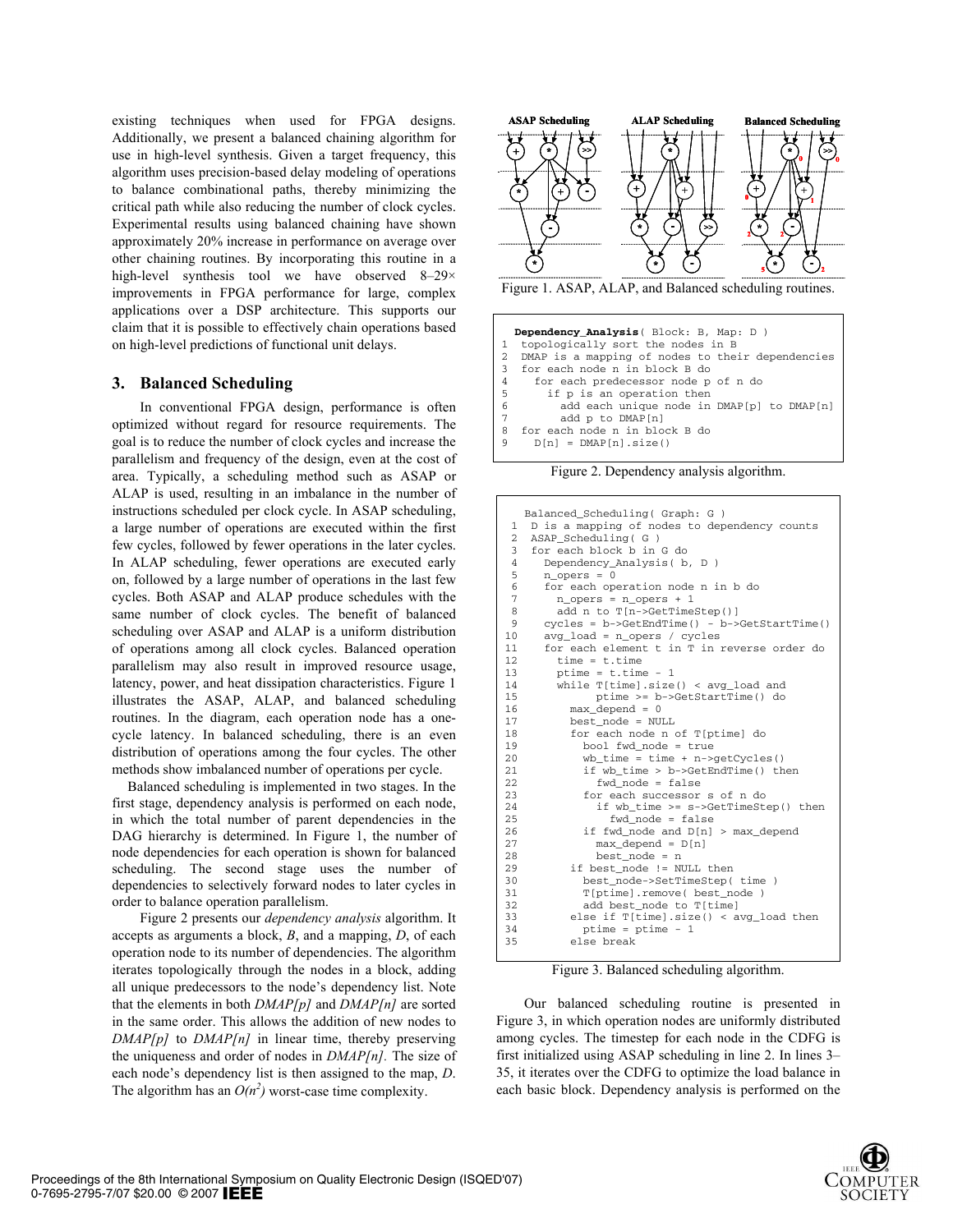nodes in the block in line 4. Lines 5–10 count the number of operation nodes within the block, while adding each node to a map, *T*, which groups nodes by timestep. The average load balance per clock cycle is then computed. Lines 11–35 traverse *T* in reverse order, beginning with the latest cycle *(t)*. The algorithm searches for the best node to forward to that cycle by traversing each preceding cycle (*t-1*, *t-2*, *t-3*, etc.) until the earliest cycle in the block is reached. The forwarding node is selected based on two criteria: (1) the node has the largest number of dependencies and (2) forwarding the node does not violate any latency constraints, as described in lines 20–28. When a node is forwarded, *T* is updated by remapping the forwarded node to its new cycle. Once a cycle is balanced, or if it is not possible to balance it after traversing all preceding cycles, the algorithm continues on to balance the load in the next cycle in *T (t-1)*.

An analysis of the algorithm reveals that the worst-case situation occurs when forwarding is not possible for any node. This results in *O(nt)* time complexity, where *n* is the number of operations in the block and *t* is the number of cycles after ASAP scheduling. If the DAG is very narrow, i.e., there is one node scheduled per state cycle such that *t* ≈ *n*, the complexity resolves to  $O(n^2)$ . However, since most CDFGs consist mainly of tree-like structures, on average we can expect  $t \approx log n$ , yielding an average time complexity of  $O(n \log n)$ . The worst case time complexity is therefore dominated by the  $O(n^2)$  dependency analysis algorithm.



To illustrate balanced scheduling further, refer back to Figure 1. The CDFG is initialized with ASAP scheduling, assuming each node has a one-cycle latency. Dependency analysis is performed on each node, as shown in the figure, and the load balance is determined to be 2 (8 nodes/4 states). In a bottom-up approach, beginning at the fourth state, one node is required to balance the load. The algorithm traverses the preceding states to find a node to forward to the fourth state. Beginning in the third state, a single *subtract* operation is found, but the 1-cycle latency prevents it from being forwarded. In the second state, the *multiply* and *subtract* operators have the same number of dependencies, but only the *subtract* operation has no latency restriction. Therefore, it is selected and forwarded to the fourth state. Since the fourth state is now balanced, we continue on to the third state, which also requires a single node. Beginning with state two, the *multiply* operation has the most dependencies and no latency restriction, so it is forwarded to state three. Now the second state requires a single node to balance. Looking to the first state, all three operations have the same number of dependencies, but only the *add* and *shift* operations have no latency restriction. The *add* operation is encountered first and is forwarded to the second state. Finally, the first state is already balanced so the procedure is complete.

# **4. Balanced Chaining**

While balanced scheduling can significantly improve the distribution of operations among cycles compared to ASAP and ALAP scheduling, it does not consider variations in the operation delays. To obtain optimal performance, it is essential to consider the operation delays when scheduling and chaining operations. In this section we present our balanced chaining algorithm, which uses a delay modeling technique to predict the critical path of a design. We also present our methodology for obtaining accurate delay models of operations during high-level synthesis. These models are then used to obtain better timing performance during scheduling by efficiently chaining RTL operations within each state of a finite state machine.

Consider the DAGs shown in Figure 4 with three different scheduling routines. We assume that multiplication operations have delays of 5 ns, while addition and subtraction operations have delays of 2 ns. In the first case, ASAP scheduling without chaining would require 4 cycles. The critical delay, or the worst-case path delay, is 5 ns, resulting in a maximum frequency of 200 MHz. It would take a total of 20 ns to complete the computations.

A naïve approach to operation chaining would schedule three multiplies within a single cycle, as shown in the second figure. The resulting implementation takes 15 ns to complete, which is faster than the unchained approach. However, after closer inspection, it is apparent that the critical path can be balanced by chaining only the addsubtract operation sequence. This results in 3 cycles and a critical delay of 5 ns, as shown in the third figure. It is interesting to note that although the balanced chaining schedule runs in the same time as the unconstrained chaining schedule, it produces a maximum allowed frequency of 200 MHz compared to 67 MHz in the latter case. This portion of the circuit will not operate in isolation: its maximum frequency will influence the performance of the *entire* design. Consequently, the higher frequency yielded by the proposed balanced chaining technique has the potential to improve the performance of the entire design.

#### **4.1. Modeling Delays**

In order to obtain an optimal scheduling of operations, it is essential to accurately model operation delays. Generally, operation delays depend on the FPGA architecture and the precision of the calculation. It is therefore necessary to obtain delay estimates for varying bitwidths of each operation for each target FPGA architecture.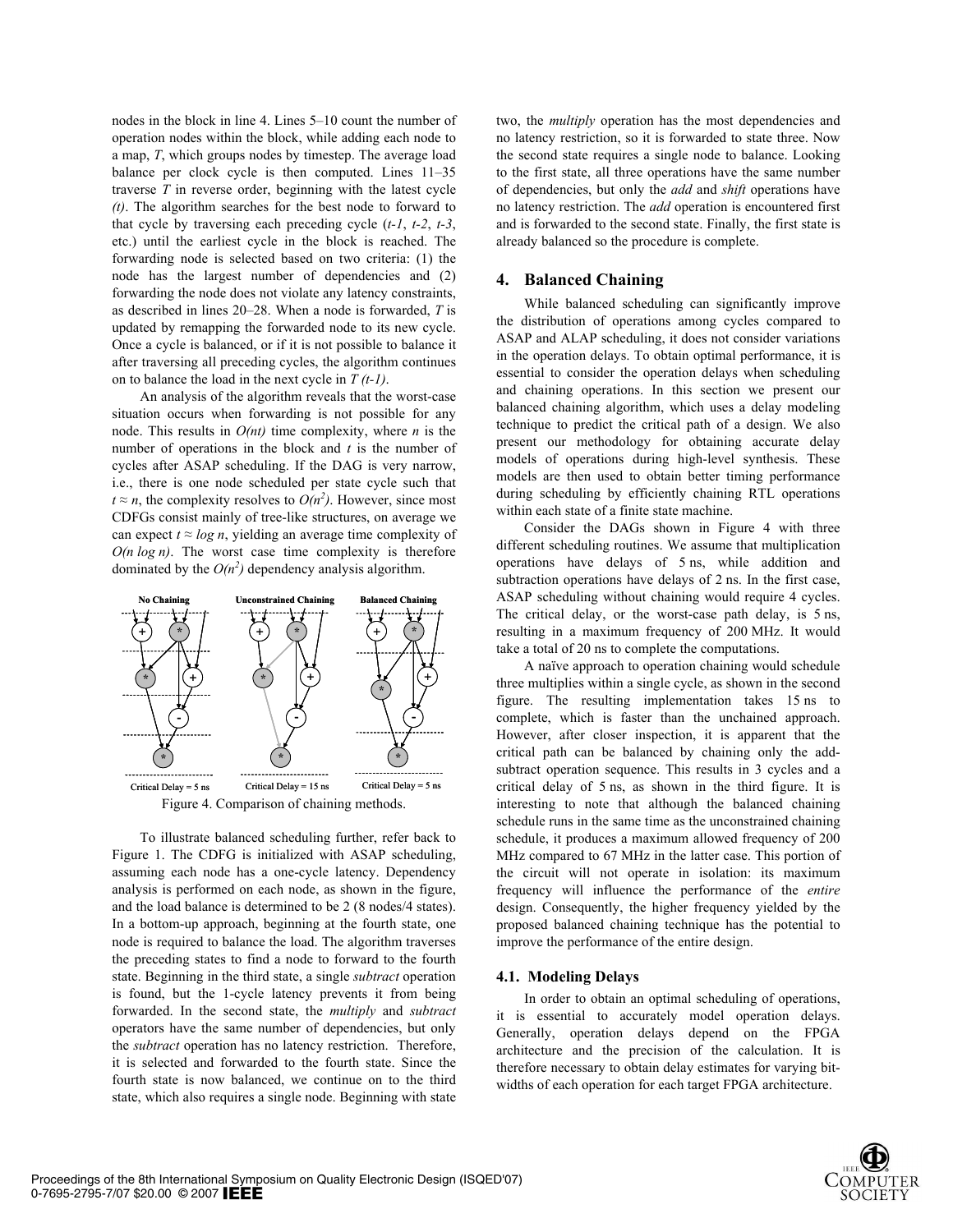Our method of delay modeling is based on previous work by Jiang et al. [13]. This work demonstrates that it is possible to accurately model the delay, area, and power of operations for ASICs with constant, linear, and quadratic equations. This process consists of two steps: acquiring the operation delays for varying bit-widths and creating highlevel equations to model the delay of each operation as a function of precision.

In acquiring operation delays, one may use values from different stages during the design and synthesis process. For the sake of accuracy, values should be obtained at or below the synthesis stage. We used delay values after synthesis using *Synplicity's Synplify Pro* tool. Our goal is to obtain frequency results that well approximate those reported by the synthesis tool. Since the synthesis tool generally performs many transformations on the RTL code, it is essential to obtain accurate values for each bit-width. This is accomplished by synthesizing each arithmetic and logical operation type individually and acquiring delays for bitwidths of 2, 4, 8, 16, 32, 48, 56, and 64 bits. The delays are plotted and a best-fit curve is found to approximate the delay model as a function of precision.

Jiang et al. [13] have categorized their models into constant, linear, and quadratic equations. We have chosen to use a cubic equation in all delay models for the following reasons. We have found through experimentation that the delays of many operations in FPGAs were discontinuous linear functions of precision. These nonlinear characteristics are often due to high-level optimizations. For instance, a 2-bit add operation can be replaced with a combination of simple logic gates, resulting in reduced delay for low precision operations. Similarly, operations with higher precisions often require additional levels of logic that increase the delay. These optimizations often produce varying slopes in the model, requiring cubic expressions to attain higher-accuracy in the delay models. Piecewise-linear models may have also been used, but cubic expressions were chosen for the sake of simplicity. Incidentally, operations that exhibit constant, linear, or quadratic properties can also be modeled with cubic expressions.

In estimating the operation delays, we can expect a certain margin of error. If a consistent method is used to obtain the delays for all operations, one can expect the margin of error to be similar among all the operation delay models. Therefore, even with a margin of error, the critical path may nonetheless be identified correctly for determining the best chaining of operations.

## **4.2. Balanced Chaining Algorithm**

In RTL VHDL and Verilog, operation chaining is accomplished by assigning the result of a computation using the blocking operator  $(=)$  rather than non-blocking operator  $(\leq)$ . This allows the resulting value to be used immediately instead of in the next clock cycle (state). Operation chaining is implemented on an operation node in a CDFG by assigning a cycle delay of zero. The cycle delay is used when scheduling each node in a finite state machine.

|                 | <b>Balanced_Chaining</b> (Graph: G, double: frequency) |
|-----------------|--------------------------------------------------------|
| $\mathbf{1}$    | if frequency $< 1.0$ then frequency = 1.0              |
| $\overline{2}$  | critical delay = 1000 / frequency                      |
| 3               | D is a mapping of operation nodes to delay             |
| 4               | for each block b in G do                               |
| 5               | for each node n in b do                                |
| 6               | $D[n] = Get Operation Delay(n)$                        |
| 7               | if $D[n] > critical$ delay then                        |
| 8               | $critical$ delay = $D[n]$                              |
| $\overline{9}$  | if n has successors and $n$ ->qetCycles() == 1         |
| 10 <sup>°</sup> | n->setCycles(0)                                        |
| 11              | for each block b in G do                               |
| 12 <sup>°</sup> | topologically sort nodes in b                          |
| 13              | for each node n in b in reverse order do               |
| 14              | for each predecessor node p of n do                    |
| 15              | $D[p] = Get Operation Delay(p)$                        |
| 16              | total delay = $D[p] + D[n]$                            |
| 17              | if $p$ ->qetCycles() == 0 then                         |
| 18              | if total delay > critical delay then                   |
| 19              | p->setCycles(1)                                        |
| 20              | else if total_delay <= critical_delay                  |
| 2.1             | and total delay $> D[p]$ then                          |
| 22.2            | $D[p] = total delay$                                   |

Figure 5. Balanced chaining algorithm.

Figure 5 presents our balanced chaining algorithm, which minimizes the clock cycles and critical path in the input graph, G, given an input target frequency. This is accomplished by assigning a one-cycle delay to operations in a sequence that exceeds the critical delay, thereby inserting registers in strategic places to balance the critical path. This chaining method uses a uniform cycle delay between an operation and each of its successor nodes. However, the algorithm can be easily adapted to handle varying cycle delays for each outgoing edge. The target frequency is upper-bounded by the slowest operation in the design and lower-bounded by 1 MHz, which is essentially equivalent to running unconstrained chaining. Note that even in an unconstrained chaining implementation there may exist multi-cycle operations, such as loads and stores, which limit the chaining of operations.

The algorithm begins in lines 3–10 by iterating through the nodes in the CDFG. In lines 6–8, each operation node is mapped to its predicted delay for the target architecture based on the model described above. While doing so, the critical delay is updated, which is the worst-case path delay of any sequence of chained operations in the CDFG. In lines 9–10, the CDFG is initialized to unconstrained chaining by assigning a cycle delay of zero for each operation node. Chaining is performed in lines 11–22. The nodes in the CDFG are first topologically sorted, and then traversed bottom-up. The delay of each node is recalculated based on the delay of its predecessor nodes in lines 15–16. If the combined delay of a node and its predecessor is greater than the critical delay, the predecessor node is unchained by setting its delay to one cycle in lines 18–19. Otherwise, the delay of the predecessor node is updated with the total path delay in lines 20–22. It is evident that the algorithm runs in linear time with the number of nodes in the CDFG.

# **5. Experimental Results**

We evaluated the scheduling and chaining techniques

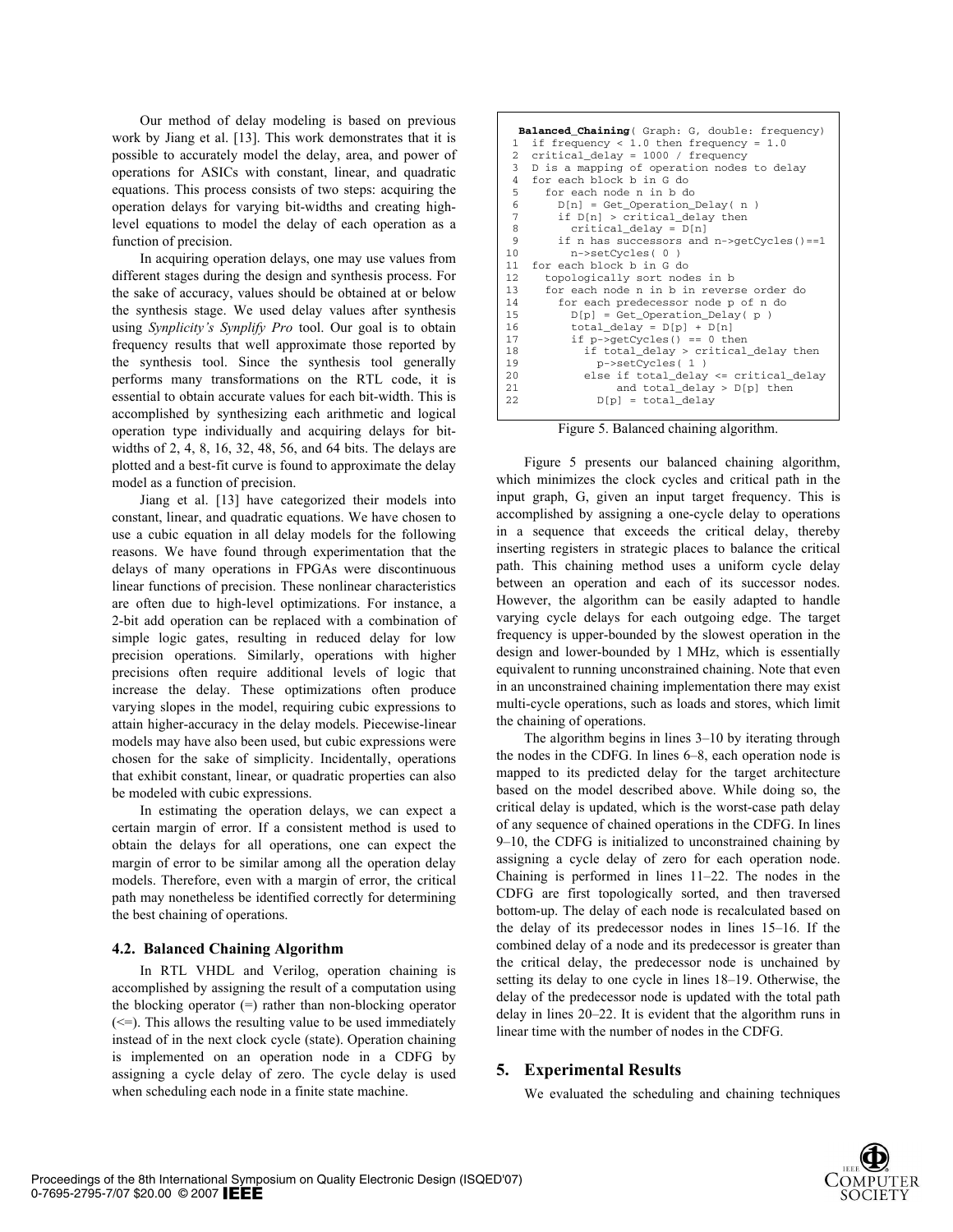proposed in this paper on various benchmarks. The benchmarks were originally available in C, and compiled to assembly code using the Texas Instruments *Code Composer StudioTM* software suite, targeting the C6211 DSP architecture. The assembly codes were compiled to RTL VHDL and Verilog using the FREEDOM compiler [6][7], while using the scheduling techniques outlined here to target the Xilinx Virtex II FPGA. The RTL codes were synthesized using the Synplicity *Synplify Pro* logic synthesis tool. These synthesis results were used to obtain estimated frequency results for each benchmark. The execution times on the FPGAs were measured using the number of clock cycles in the simulation and the frequency results from the synthesis process. The estimated delay models for balanced chaining were based on data gathered for this FPGA architecture using the *Synplify Pro* synthesis tool.

Table 1 shows timing results for ASAP, ALAP, forcedirected, and balanced scheduling with unconstrained chaining, which produces the minimum number of cycles possible among the scheduling routines. The objective is then to maximize the frequency within this time frame. With balanced scheduling, we see that a uniform distribution of operations among the cycles improves the frequency dramatically over ASAP, ALAP, and force-directed scheduling for nearly all benchmarks. This is due to the fact that these scheduling routines may often cluster numerous time-consuming operations in sequence, resulting in long critical paths. Balanced scheduling, however, partitions the long critical paths in the design by distributing the operations evenly among the states. Variations in frequency for *laplace* and *iir* are caused by the naïve partitioning of the critical path. The minor variations in the data path can cause the back-end synthesis tool to make substantial changes in design implementations that affect the overall frequency.

Table 2 shows comparisons of the same benchmarks with no chaining, unconstrained chaining, and balanced chaining. For the latter case, a target frequency of 500 MHz was chosen to achieve the maximum frequency in the design. As expected, the number of clock cycles for balanced chaining increased over that of unconstrained chaining due to reduced chaining. However, we see dramatic increases in frequency as well as significant improvements in performance over that of an unconstrained chaining approach. The delay estimations for *ellip, laplace,* and *sobel* were hampered by extra logic inserted by the synthesis tool in the critical path. However, the difference was within a 10% margin of error, as compared to the best results. On average we observe approximately a 20% speedup over all benchmarks as compared to the best results yielded by the other chaining methods. It is interesting to note that the frequency results for balanced chaining are very close to those reported for scheduling without chaining, which one would expect to be the maximum achievable frequency for each benchmark. This supports our claim that it is indeed possible to effectively predict the critical delays of a design at an abstract level in order to optimize the chaining of operations during scheduling.

Table 1. Scheduling comparison for Xilinx Virtex II.

|               |        |               | $\tilde{\phantom{a}}$<br><b>ASAP</b> |               | <b>ALAP</b>              | <b>FORCE-DIRECT</b> |                   |               | <b>BALANCED</b>   |  |
|---------------|--------|---------------|--------------------------------------|---------------|--------------------------|---------------------|-------------------|---------------|-------------------|--|
|               | Cycles | Frea<br>(MHz) | Time<br>(µs)                         | Freq<br>(MHz) | <b>Time</b><br>$(\mu s)$ | Frea<br>(MHz)       | Time<br>$(\mu s)$ | Frea<br>(MHz) | Time<br>$(\mu s)$ |  |
| dotprod       | 1204   | 54.8          | 22.0                                 | 68.5          | 17.6                     | 97.5                | 12.3              | 111.5         | 10.8              |  |
| lir           | 2704   | 54.6          | 49.5                                 | 50.1          | 54.0                     | 69.6                | 38.9              | 61.9          | 43.7              |  |
| matmul        | 111909 | 103.0         | 1086.5                               | 70.9          | 1578.4                   | 90.4                | 1237.9            | 103.0         | 1086.5            |  |
| Gcd           | 66     | 215.6         | 0.3                                  | 211.1         | 0.3                      | 167.8               | 0.4               | 215.6         | 0.3               |  |
| <b>Diffea</b> | 58     | 20.4          | 2.8                                  | 26.6          | 2.2                      | 28.4                | 2.0               | 42.4          | 1.4               |  |
| <b>Ellip</b>  | 53     | 124.9         | 0.4                                  | 146.8         | 0.4                      | 129.9               | 0.4               | 166.9         | 0.3               |  |
| laplace       | 5528   | 150.5         | 36.7                                 | 109.7         | 50.4                     | 120.1               | 46.0              | 131.8         | 41.9              |  |
| fir16tap      | 14948  | 103.7         | 144.1                                | 71.3          | 209.6                    | 90.5                | 165.2             | 103.7         | 144.1             |  |
| fircmplx      | 2852   | 54.4          | 52.4                                 | 47.8          | 59.7                     | 62.3                | 45.8              | 78.7          | 36.2              |  |
| <b>Sobel</b>  | 18891  | 108.8         | 173.6                                | 80.6          | 234.4                    | 74.5                | 253.6             | 111.7         | 169.1             |  |

| Table 2. Chaining comparison for Xilinx Virtex II. |  |  |
|----------------------------------------------------|--|--|
|                                                    |  |  |

|                        |        | <b>NO CHAINING</b> | ------ | <b>UNCONSTR. CHAINING</b> |        |           | <b>BALANCED CHAINING</b> |       |           |
|------------------------|--------|--------------------|--------|---------------------------|--------|-----------|--------------------------|-------|-----------|
| Cycles<br>Frea<br>Time |        | Cycles             | Frea   | Time                      | Cycles | Frea      | <b>Time</b>              |       |           |
|                        |        | (MHz)              | (µs)   |                           | (MHz)  | $(\mu s)$ |                          | (MHz) | $(\mu s)$ |
| <b>Dotprod</b>         | 1654   | 145.1              | 11.4   | 1204                      | 111.5  | 10.8      | 1304                     | 146.2 | 8.9       |
| lir                    | 6306   | 103.8              | 60.8   | 2704                      | 58.2   | 46.5      | 4204                     | 136.0 | 30.9      |
| <b>Matmul</b>          | 171528 | 146.1              | 1174.0 | 111909                    | 103.0  | 1086.5    | 120101                   | 146.2 | 821.5     |
| Gcd                    | 118    | 187.8              | 0.6    | 66                        | 215.6  | 0.3       | 67                       | 215.6 | 0.3       |
| <b>Diffeq</b>          | 156    | 143.1              | 1.1    | 58                        | 42.4   | 1.4       | 94                       | 143.3 | 0.7       |
| <b>Ellip</b>           | 66     | 168.1              | 0.4    | 53                        | 166.9  | 0.3       | 59                       | 161.4 | 0.4       |
| Laplace                | 9221   | 189.5              | 48.7   | 5528                      | 150.5  | 36.7      | 6638                     | 173.1 | 38.3      |
| fir16tap               | 23386  | 145.1              | 161.2  | 14948                     | 103.7  | 144.1     | 15912                    | 145.2 | 109.6     |
| fircmplx               | 3924   | 102.3              | 38.4   | 2852                      | 78.7   | 36.2      | 3012                     | 102.3 | 29.4      |
| <b>Sobel</b>           | 33563  | 148.0              | 226.8  | 18891                     | 111.7  | 169.1     | 22611                    | 132.0 | 171.3     |

Table 3. Performance results in a high-level synthesis tool.

|                                                          | <b>TI C6211 DSP</b> |           |                 | <b>Xilinx Virtex II FPGA</b> |             |          |         |  |  |
|----------------------------------------------------------|---------------------|-----------|-----------------|------------------------------|-------------|----------|---------|--|--|
|                                                          | Cycles              | Time      | Cycles          | Frea                         | <b>Time</b> | Speedup  | Speedup |  |  |
|                                                          |                     | $(\mu s)$ |                 | (MHz)                        | $(\mu s)$   | (Cycles) | (Time)  |  |  |
| <b>MPEG-4 Video Decoder</b>                              |                     |           |                 |                              |             |          |         |  |  |
| 917.2<br>32.0<br>Texture idct<br>275156<br>111.9<br>3584 |                     |           |                 |                              | 76.8        | 28.6     |         |  |  |
| Motion_comp                                              | 73447               | 244.8     | 4176            | 130.8                        | 31.9        | 17.6     | 7.7     |  |  |
| memory ctrl                                              | 202294              | 674.3     | 4838            | 148.7                        | 32.5        | 41.8     | 20.7    |  |  |
| Texture update                                           | 34888               | 116.3     | 1105            | 118.3                        | 9.3         | 31.6     | 12.5    |  |  |
|                                                          |                     |           | Viterbi Decoder |                              |             |          |         |  |  |
| Decode_acs                                               | 2285337             | 7617.8    | 71029           | 131.5                        | 540.1       | 32.2     | 14.1    |  |  |
| Flush decoder                                            | 36743               | 122.5     | 1304            | 106.4                        | 12.3        | 28.2     | 10.0    |  |  |
|                                                          | JPEG 2000 Encoder   |           |                 |                              |             |          |         |  |  |
| fdct ifast                                               | 313024              | 1043.4    | 4850            | 110.6                        | 43.9        | 64.5     | 23.8    |  |  |
| fdct islow                                               | 422404              | 1408.0    | 6101            | 116.6                        | 52.3        | 69.2     | 26.9    |  |  |
| mcu huff                                                 | 227206              | 757.4     | 5654            | 119.3                        | 47.4        | 40.2     | 16.0    |  |  |

In order to verify that the proposed techniques function on large, complex problems, we compare their performance on three benchmarks, each of which has a complexity on the order of many thousands of operations. The designs were compiled from C to the TI C6211 DSP architecture, and the assembly codes were then compiled to the Xilinx Virtex II FPGA with the FREEDOM compiler using our balanced chaining routine to optimize the timing performance. Table 3 shows these results compared to that of the TI C6211 DSP with a clock frequency of 300 MHz, the maximum frequency for that architecture. Interestingly, the balanced chaining technique allowed us to obtain frequency results for all kernels in excess of 100 MHz, and speedups ranging from 8–29× over the DSP.

The *MPEG-4 decoder* showed a performance speedup of 29× for the largest block, *texture\_idct*. The algorithms implemented in this block are more computationally intensive and require fewer memory accesses. The motion compensation block contains numerous memory accesses that cannot be reduced through optimizations. Hence it